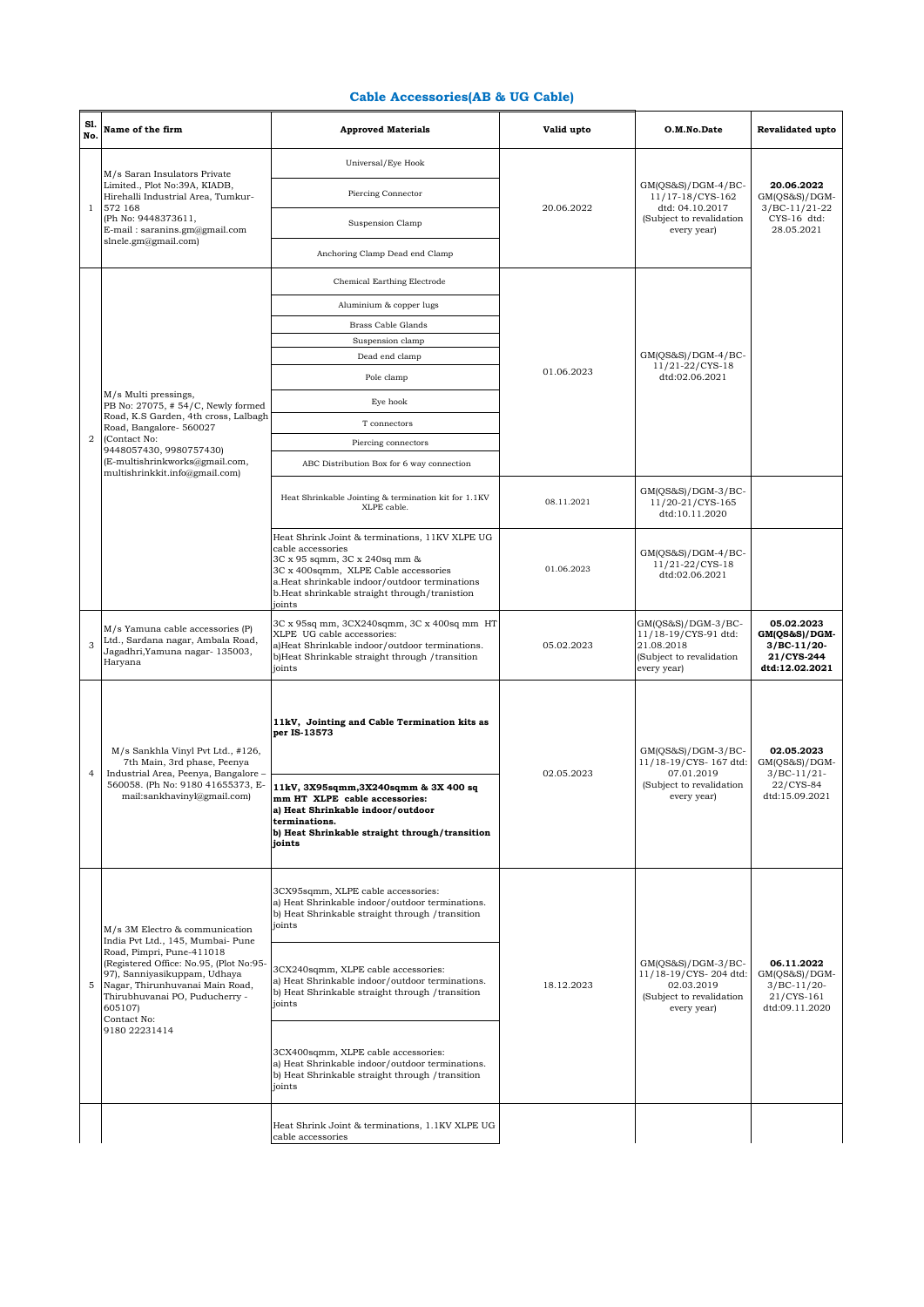| 6 | M/s Mega Powerline(India), #2/3,<br>SRS Market, 2nd floor, V.S Lane,<br>Chickpet, Bangalore<br>Contact No: 9343881685,<br>9740787358<br>E-mail:megapowerline@gmail.com                                                                           | 3CX95sqmm,3X240sqmm & 3X400sqmm<br>HT XLPE UG cable accessories:<br>a) Heat Shrinkable indoor/outdoor terminations.<br>b) Heat Shrinkable straight through /transition<br>ioints                                                               | 11.10.2022 | GM(QS&S)/DGM-3/BC-<br>11/21-22/CYS-37 dtd:<br>08.07.2021                                                        | 11.10.2022<br>GM(QS&S)/DGM-<br>$3/BC-11/21$                                    |
|---|--------------------------------------------------------------------------------------------------------------------------------------------------------------------------------------------------------------------------------------------------|------------------------------------------------------------------------------------------------------------------------------------------------------------------------------------------------------------------------------------------------|------------|-----------------------------------------------------------------------------------------------------------------|--------------------------------------------------------------------------------|
|   |                                                                                                                                                                                                                                                  | Accessories for ABC Cables as per NF-33, as per<br>IS-13573 for Joints & Terminations                                                                                                                                                          | 11.10.2022 | GM(QS&S)/DGM-3/BC-<br>11/18-19/CYS-210 dtd:<br>12.03.2019                                                       | 22/CYS-37 dtd:<br>08.07.2021                                                   |
|   |                                                                                                                                                                                                                                                  | 11kV, AB Cable Straight thru 'Joint Kit suitable for<br>$95$ sq mm                                                                                                                                                                             |            |                                                                                                                 |                                                                                |
|   |                                                                                                                                                                                                                                                  | 11kV, AB Cable Straight thru 'Joint Kit suitable for<br>$120$ sq mm                                                                                                                                                                            |            | (Subject to revalidation<br>every year)                                                                         |                                                                                |
|   |                                                                                                                                                                                                                                                  | 11kV ABC Termination kit 95-120sq mm                                                                                                                                                                                                           |            |                                                                                                                 |                                                                                |
|   | M/s SICAME India Connectors Pvt<br>Ltd.,<br>S.No: 473/1(part), #96,<br>Sirunkundram Village post,                                                                                                                                                | LT/AB cable accessories                                                                                                                                                                                                                        | 09.02.2023 | $GM(QS&S)/DGM-3/BC-$<br>11/20-21/CYS-243<br>dtd:10.02.2021                                                      |                                                                                |
|   |                                                                                                                                                                                                                                                  | Insulating piercing connectors.                                                                                                                                                                                                                |            |                                                                                                                 |                                                                                |
|   |                                                                                                                                                                                                                                                  | Anchoring clamp / Dead end clamp assembly                                                                                                                                                                                                      |            |                                                                                                                 |                                                                                |
|   |                                                                                                                                                                                                                                                  | Suspension clamp/Tension clamp assembly                                                                                                                                                                                                        |            |                                                                                                                 |                                                                                |
| 7 | Chegalpet Taluk, Kanchipuram Dist-<br>603108, Tamilnadu                                                                                                                                                                                          | Stainless steel strap with Buckle                                                                                                                                                                                                              |            |                                                                                                                 |                                                                                |
|   | Contact No:<br>91-44-27410200                                                                                                                                                                                                                    | Junction sleeves (Mid span Joints)                                                                                                                                                                                                             |            |                                                                                                                 |                                                                                |
|   |                                                                                                                                                                                                                                                  | Three phase LT AB cable distribution box for 5 & 6<br>connection and Single phase LT AB cable<br>distribution box for 20 & 10 connections                                                                                                      |            |                                                                                                                 |                                                                                |
|   |                                                                                                                                                                                                                                                  | Heat Shrinkable Joint & terminations, 1.1KV XLPE<br>cable accessories                                                                                                                                                                          | 06.06.2022 | GM(OS&S)/DGM-3/BC-<br>11/19-20/CYS-117 dtd:<br>20.09.2019<br>(Subject to revalidation<br>every year)            |                                                                                |
| 8 | M/s Raychem RPG(P) Ltd., No.37/7,                                                                                                                                                                                                                | 11kV, Jointing & cable termination kit as per IS -<br>13573 3CX95sqmm, 3CX240sqm, 3CX400sqmm,<br>11kV XLPE UG cable Accessories<br>a. Heat shrinkable indoor/ outdoor terminations<br>b. Heat shrinkable straight through/Transition<br>joints |            |                                                                                                                 | 06.06.2022<br>$GM(QS&S)/DGM-$<br>$3/BC-11/20-$<br>21/CYS-166<br>dtd:11.11.2020 |
|   |                                                                                                                                                                                                                                                  | LT & HT AB Cable Accessories                                                                                                                                                                                                                   |            |                                                                                                                 |                                                                                |
|   |                                                                                                                                                                                                                                                  |                                                                                                                                                                                                                                                |            |                                                                                                                 |                                                                                |
|   | Ground Floor, Aga Abbas Ali Road,<br>Off Halasur Road, Bangalore-560 042                                                                                                                                                                         | Insulating piercing connectors.                                                                                                                                                                                                                |            |                                                                                                                 |                                                                                |
|   | (Ph No: 9180-40676666, F-9180-<br>25586039, www.raychemrpg.com)                                                                                                                                                                                  | Anchoring clamps (Dead end) assembly for<br>bare/insulated wire                                                                                                                                                                                |            |                                                                                                                 |                                                                                |
|   |                                                                                                                                                                                                                                                  | Suspension clamp assembly                                                                                                                                                                                                                      |            |                                                                                                                 |                                                                                |
|   |                                                                                                                                                                                                                                                  | Pre-insulated lugs/ferrules                                                                                                                                                                                                                    |            | $GM(QS&S)/DGM-3/BC-$                                                                                            |                                                                                |
|   |                                                                                                                                                                                                                                                  | Steel strap & Buckles                                                                                                                                                                                                                          | 28.01.2024 | 11/20-21/CYS-234<br>dtd:29.01.2021                                                                              |                                                                                |
|   |                                                                                                                                                                                                                                                  | Eye Hook type A & B (Suitable for ABC fittings)                                                                                                                                                                                                |            |                                                                                                                 |                                                                                |
|   |                                                                                                                                                                                                                                                  | Insulating line cover                                                                                                                                                                                                                          |            |                                                                                                                 |                                                                                |
|   |                                                                                                                                                                                                                                                  | Cable end caps                                                                                                                                                                                                                                 |            |                                                                                                                 |                                                                                |
|   | M/s Western Cablex Engineering Pvt<br>Ltd                                                                                                                                                                                                        | Heat Shrinkable Joint & terminations, 1.1KV XLPE<br>cable accessories                                                                                                                                                                          | 13.10.2021 |                                                                                                                 |                                                                                |
| 9 | 202, Universal Industrial Estate, J.P.<br>Road, Andheri West, Mumbai -<br>400058<br>Ph No: 91 22 26358098,<br>E-mail: info@wcablex.com,<br>wcablex@gmail.com<br>Factory Unit: No.7, Silver Industrial<br>Estate, Bhimpore, Nani Daman<br>396210. | 11kV, Jointing & cable termination kit as per IS -<br>13573 3Cx95sqmm, 3CX240sqm, 3Cx400sqmm<br>11kV XLPE UG cable Accessories<br>a. Heat shrinkable indoor/outdoor terminations<br>b. Heat shrinkable straight through/Transition<br>joints   | 27.03.2024 | GM(QS&S)/DGM-3/BC-<br>11/19-20/CYS-156<br>dtd:18.11.2019<br>(Subject to revalidation<br>every year)             | 04.05.2023<br>$GM(QS&S)/DGM$ -<br>$3/BC-11/21-$<br>22/CYS-13<br>dtd:04.05.2021 |
|   | M/s SGP Industries,<br>Madapatna, Near Vinayaka Engg<br>Works, Harragadde post, Jigani<br>10 hobli, Anekal Taluk,<br>Bangalore - 560105<br>(Mob: 9591075579, 8050777535,<br>8951892319)<br>E-mail:sgp_indl@rediffmail.com                        | Accessories for ABC cables<br>· Suspension clamp<br>• Insulating Piercing Connector<br>• Anchor Clamp Assembly                                                                                                                                 | 25.10.2024 | $GM(QS&S)DGM(E1.)$ -<br>3)/BC-11/ 19-20/Cys-<br>165 dated:09.12.2019<br>(Subject to revalidation<br>every year) |                                                                                |